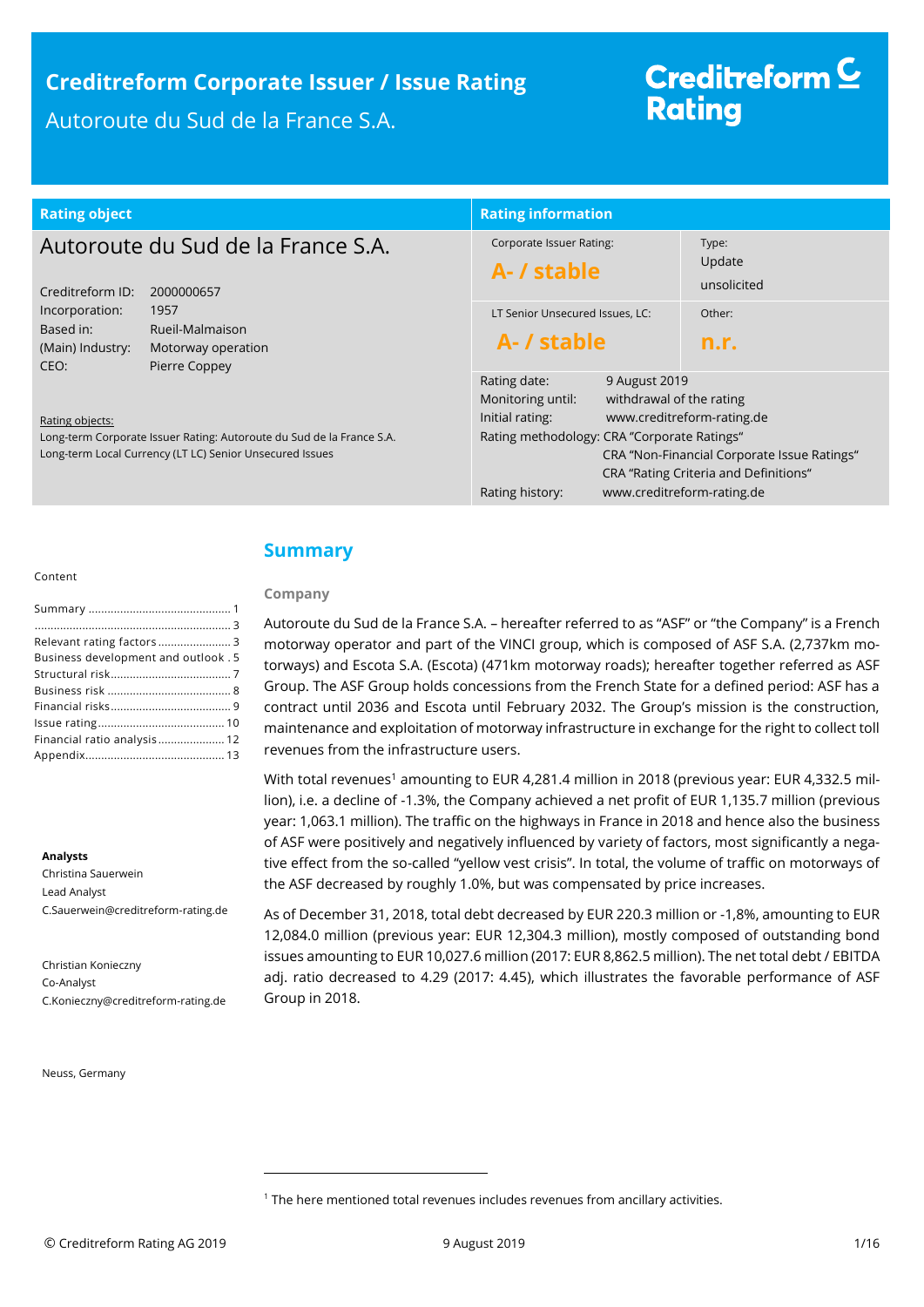# Creditreform  $C$ **Rating**

#### **Rating result**

The unsolicited Corporate Issuer Rating of A- attests a high level of creditworthiness to Autoroute du Sud de la France S.A., representing a low default risk.

This confirms the previous rating of the Company, mainly based on its solid and stable financial ratios. While the Company was able to increase its equity (adjusted for analytical purposes) by approximately EUR 100 million, the balance sheet total decreased due to a stronger reduction in total debt. A positive contribution was made by improving key figures such as a net total debt / EBTIDA adj. of 4.29 (2017: 4.45), an equity ratio of 8.48 (2017: 7.59), EBIT Interest Coverage of 7.48% (2017: 6.92%) and the ratio of interest expenses to total debt of 2.20% (2.40%).

In recent years, the Group has recorded relatively stable revenues, a strong margin, and has generates sufficiently strong cash flows on good, plannable sales. Due to the motorway stimulus plan and the motorway investment plan, the Company has high investments annually that could deteriorate some financials of the Group, which has, however not yet occurred. Based on committed toll rises to finance the investments, ASF should generate better operating performance and better service quality on the motorways which should further improve the business development of the Company, or at least act as a stabilizing factor in the medium-term. Based on the wealthy and resilient economic situation in France (CRA unsolicited Sovereign Rating: AA/stable as of 5 June 2019)<sup>2</sup>, we do not see any core risk in the medium term due to traffic levels, after tracking domestic activity.

Overall, the most significant risk for the Company is an early termination of the concession master contracts, which we consider improbable in the medium-term given the implementation of the stimulus plan and the recent actualization of the investment master plan. If the concessions are withdrawn by violation of contract, the concessionaire will not be compensated; however, if the French State redeems the concessions due to general interest, it is contractually obliged to indemnify. We therefore hold the view that the French State should currently have no interest in ending the concession contracts. Furthermore, the unsolicited corporate rating of the parent company of ASF S.A., VINCI S.A. (A-/stable outlook as of 9 August 2019), has a significant influence, limiting the rating of ASF S.A.

### **Outlook**

1

The yearlong outlook of the rating is stable. This appraisal reflects our expectations that the company will further successfully achieve its investment plans. We expect a satisfactory business development and stable financial ratios.

<sup>&</sup>lt;sup>2</sup> Source: Sovereign Rating of French Republic by Creditreform Rating AG.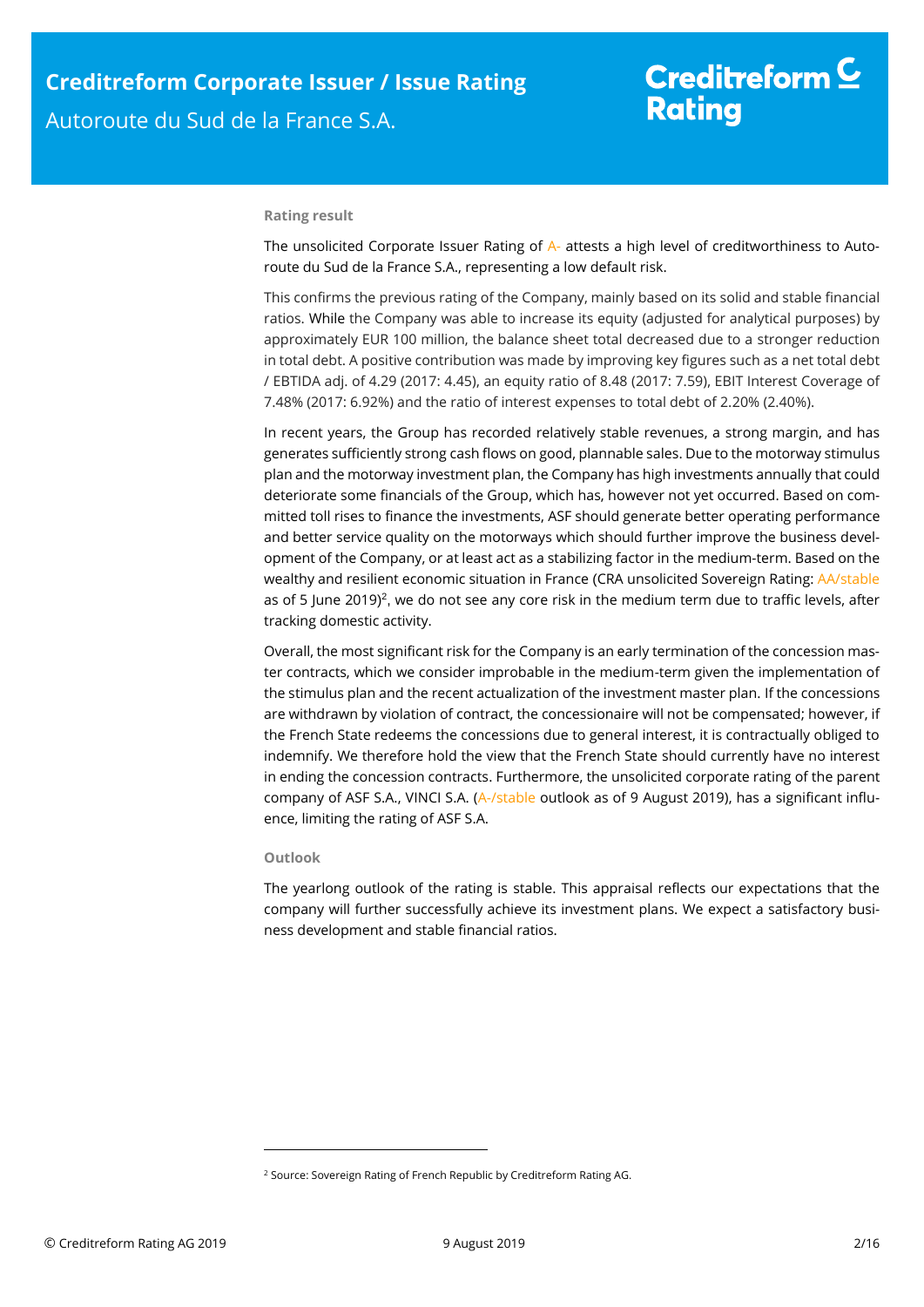# <span id="page-2-0"></span>**Creditreform Corporate Issuer / Issue Rating**

### Autoroute du Sud de la France S.A.

# Creditreform<sup>C</sup> **Rating**

### **Relevant rating factors**

Table 1: Financials of Autoroute du Sud de la France S.A. (Group) I Source: ASF Annual financial report 2018, standardized by Creditreform Rating AG (CRA)

| Autoroute du Sud de la France S.A.                                                                                        | <b>CRA standardized figures<sup>3</sup></b> |           |  |
|---------------------------------------------------------------------------------------------------------------------------|---------------------------------------------|-----------|--|
| Selected key figures of the financial statement analysis<br><b>Basis: Annual financial report of 31.12. (IFRS, Group)</b> | 2017                                        | 2018      |  |
| Sales (million EUR)                                                                                                       | 4,332.50                                    | 4,281.40  |  |
| <b>EBITDA (million EUR)</b>                                                                                               | 2,750.90                                    | 2,731.30  |  |
| EBIT (million EUR)                                                                                                        | 2,045.50                                    | 1,990.30  |  |
| EAT (million EUR)                                                                                                         | 1,063.10                                    | 1,135.70  |  |
| EAT after transfer (million EUR)                                                                                          | 1,061.50                                    | 1,134.10  |  |
| Total assets (million EUR)                                                                                                | 13,314.40                                   | 13,204.10 |  |
| Equity ratio (%)                                                                                                          | 7.59                                        | 8.48      |  |
| Capital lock-up period (days)                                                                                             | 9.60                                        | 9.15      |  |
| Short-term capital lock-up (%)                                                                                            | 52.35                                       | 47.43     |  |
| Net total debt / EBITDA adj. (factor)                                                                                     | 4.45                                        | 4.29      |  |
| Ratio of interest expenses to total debt (%)                                                                              | 2.40                                        | 2.20      |  |
| Return on Investment (%)                                                                                                  | 10.12                                       | 10.53     |  |

#### **General rating factors**

- Leading concession company in France
- Long-term concessions contracts
- Very good access to financial markets
- Continuous improvement of the infrastructure
- Part of VINCI Group, a world leader in the concessions and construction sector
- No competitors on its operated motorway-sections; partial unique selling points
- Financial covenants to minimize liquidity risks and to protect its shareholders
- Very low flexibility to raise toll tariffs
- Capital-intensive business, with large investments required
- Dependence on the macroeconomic development, oil-price level and climatic conditions
- Vulnerability to sources of disruption such as vandalism etc.

### **Current rating factors (rating 2019)**

 $\overline{a}$ 

- + Increased net income revenues and strong margins
- Good profitability, improvement in most financials, and has met investment commitments
- Approval of the motorway investment plan in connection with new projects
- Diversified financing sources and compliance with financial covenants
- Proven long-term capital market ability with adequate coupons

#### **Excerpts from the financial key figures analysis 2018**

- + Increase in EAT and cashflow
- + Good profitability
- + Increase of equity
- + Decrease of total debt
- + Decrease of total assets
- + Net total debt / EBITDA (adj.) + Low capital lock-up period
- Lower EBIT
- Equity ratio still on a low level
- High short-term capital lock-up
- Capital lock-up period
- Low asset coverage ratio
- -- Low Liquidity figures

#### Please note:

**General rating factors** summarize the key issues that – according to the analysts as per the date of the rating – have a significant or long-term impact on the rating, positive (+) as well as negative (-).

**Current rating factors** are the key factors that have, in addition to the underlying rating factors, an impact on

the current rating.

<sup>&</sup>lt;sup>3</sup> For analytical purposes, CRA adjusted the original values in the financial statements in the context of its financial ratio analysis. For example, the analytical equity ratio, deferred tax assets, goodwill (entirely or partly), and the self-generated intangible assets are subtracted from the original equity. Deferred tax liabilities are added to the equity. With the calculation of net total debt all balance sheet liabilities are taken into account. As a result, the key financial figures shown often deviate from the original values of the Company.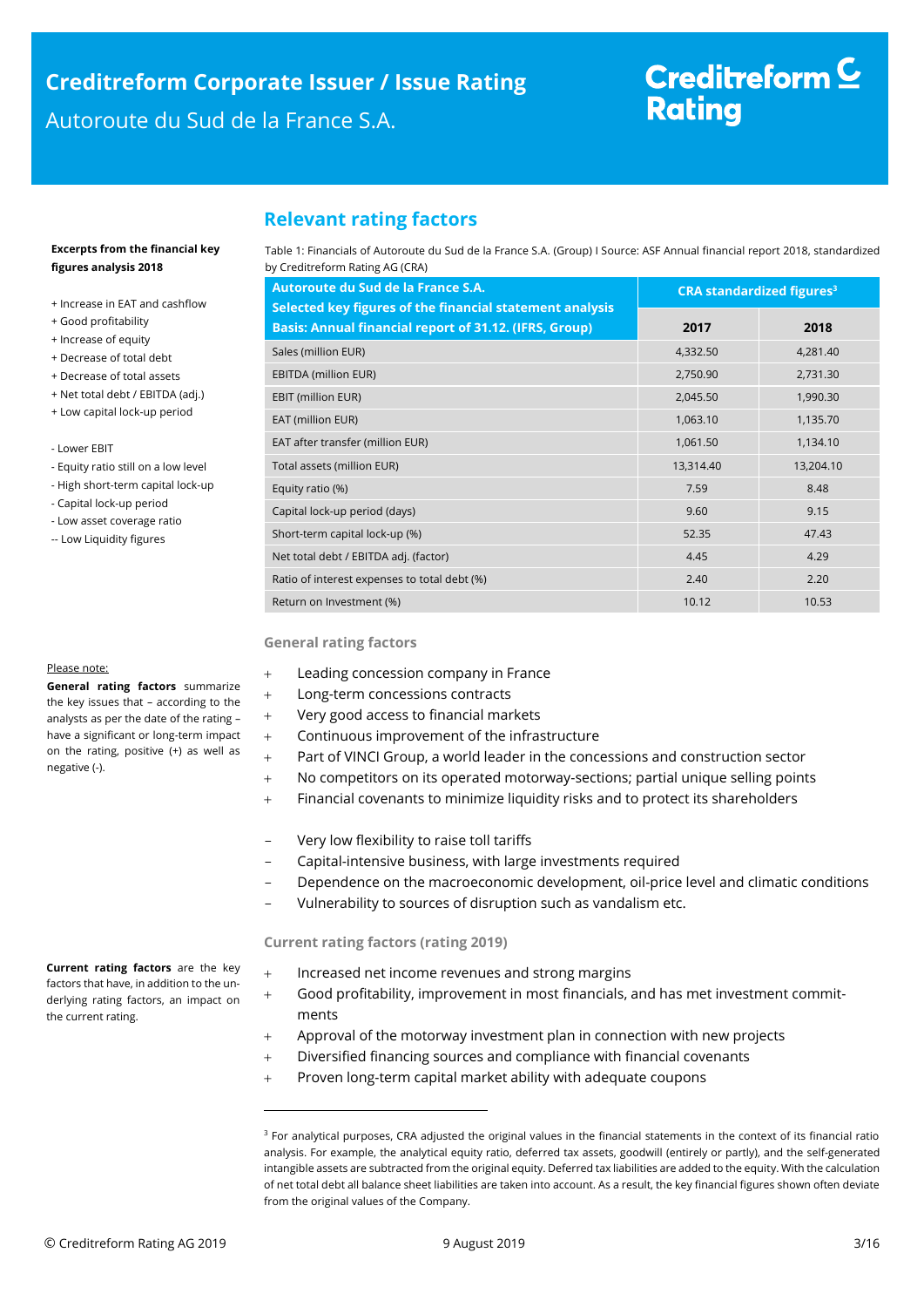# **Creditreform Corporate Issuer / Issue Rating**

Autoroute du Sud de la France S.A.

# Creditreform<sup>C</sup> **Rating**

- Effects of the so-called yellow vest crisis
- Higher fuel prices; decline in traffic

### **Prospective rating factors**

- Upgrade of VINCI'S corporate rating
- Stable to improved rating-relevant financial figures of ASF Group
- + Solid growth in France and continuing strong growth in Spain
- + Toll increase; higher margins
- Successful realization of planned investments
- Further improved operating performance based on network improvements
- Increasing fuel price; effects of exceptional factors as in 2018 with further social unrest
- Further capex respectively leverage increase due to projects by the stimulus master plan and the investment master plan
- Moderate/weakening/diluting growth of European economies
- Negative effects on the business model due to the more popular climate protection efforts in Europe, for example Friday for Future demonstrations

### **Best-case scenario**

In our best-case scenario for one year, we assume a rating of A. It is assumed that the Group's financials improve slightly despite further investments due to the motorway stimulus and motorway investment plans. We expect higher revenues based on a solid domestic situation in line with a slight rise of the contractually recorded toll increase, which has a positive effect on overall performance. In addition, the business benefits from continuing strong economic growth in Spain. As a prerequisite, we see an upgrade of the rating of VINCI S.A.

### **Worst-case scenario**

In our worst-case scenario for one year, we assume a rating of BBB+. It is assumed that the oil price further increases and/or that the economic situation in France and Europe deteriorates. In this scenario, the international trade conflicts exacerbate and affect traffic on the Group's motorways and cash flows. The lower operating performance, combined with higher debt following the further and additional committed investments plans, impact the Group's financials and the credit quality of the Company.

**Prospective rating factors** are factors and possible events that – according to the analysts as of the date of the rating – would most likely have a stabilizing or positive effect (+), or a weakening or negative effect (-) on future ratings, if they occurred. This is not a full list of possible future events with potential relevance for future ratings. Circumstances can arise that are not included in the list of prospective factors whose effects are impossible to assess at the time of the rating, either because these effects are uncertain or because the underlying events are deemed unlikely to occur.

| Best-case scenario   | А    |
|----------------------|------|
| Worst-case scenario: | RRR+ |

#### Please note:

The scenarios are based on the information available at the time of the rating. Within the forecast horizon, some circumstances could occur that would lead to a rating change out of the indicated range.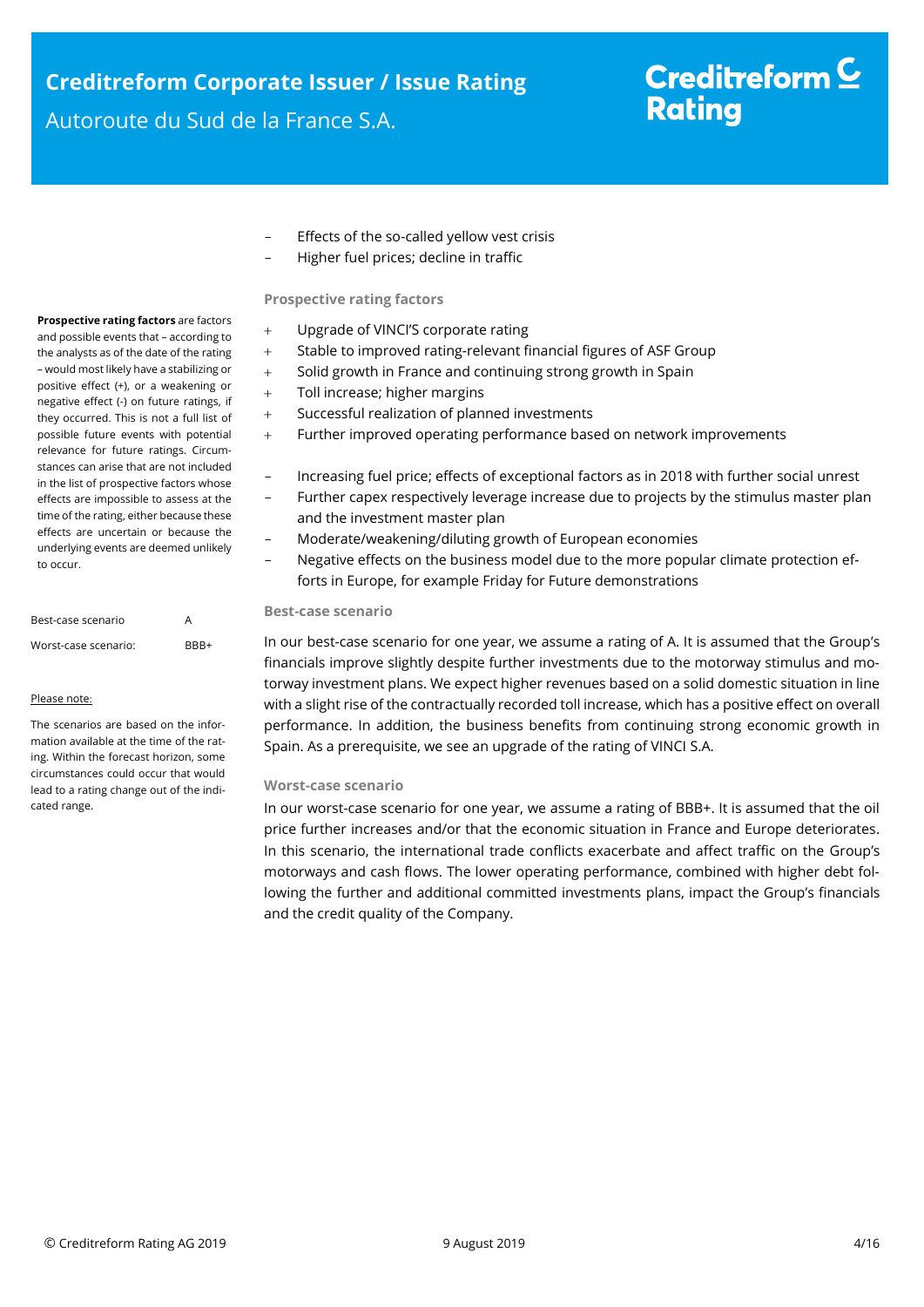### <span id="page-4-0"></span>**Business development and outlook**

The business development of Autoroute du Sud de la France S.A. between 2016 and 2018 is shown in the following table:

Table 2: The development of business of Autoroute du Sud de la France S.A. I Source: ASF Annual financial report 2018 and own calculations by CRA

| Autoroute du Sud de la France S.A. (Group) |         |         |         |  |  |
|--------------------------------------------|---------|---------|---------|--|--|
| In million EUR                             | 2016    | 2017    | 2018    |  |  |
| Revenues                                   | 4.264.3 | 4,332.5 | 4.281.4 |  |  |
| <b>EBITDA</b>                              | 2,701.5 | 2,750.9 | 2,731.3 |  |  |
| <b>EBIT</b>                                | 2,031.2 | 2,045.5 | 1,990.3 |  |  |
| <b>EBT</b>                                 | 1,706.8 | 1,764.6 | 1,736.3 |  |  |
| <b>EAT</b>                                 | 1,143.3 | 1,063.1 | 1,135.7 |  |  |

The traffic level on the Groups motorways remained stable during the first 10 months of 2018. In November, it was adversely affected by the "yellow vest crisis", with light vehicle traffic decreasing by -1.4% (2017: +1.5%) and the heavy vehicle traffic increasing only by 1.5% (2017: +4.2%) on ASF and Escota motorways. In total, the distance travelled by light and heavy vehicles decreased by 1.0% (2017: +1.9%). In 2018, light vehicles represented 86.4% of total traffic and the heavy vehicles 13.6%. Traffic was also negatively affected by a sharp increase in the diesel fuel price (+16.6% in comparison with 2017). A positive factor was, among others, solid economic growth in France, strong growth in Spain, and moderate growth in Italy, albeit more dampened than in the previous year, positively impacting heavy vehicle traffic in 2018.

Revenues of ASF Group are broken down as follows:

| In million EUR                                           | 2017      | 2018            |
|----------------------------------------------------------|-----------|-----------------|
| Revenues from tolls                                      | 3,739.6   | 3,770.0         |
| Fees for use of commercial premises                      | 59.5      | <b>EUR 59.9</b> |
| Fees for optical fibers, telecommunications and<br>other | 15.5      | EUR 14.8 n      |
| Concession companies' revenue derived from<br>works      | EUR 476.3 | 389.7           |
| Revenue from ancillary activities                        | 41.6      | 47.0            |
| Revenues                                                 | 4,332.5   | 4.281.4         |

Table 3: The development of individual corporate divisions in 2018 I Source: ASF Annual financial report 2018

Overall, the Company has seen stable development over recent years. Revenues from tolls increased by 0.8% in 2018; this is partly due to the increase in toll prices of 1.338% in 2018 for ASF, as well as1.338% for Escota for all classes of vehicles (effect of +1.8%), and partly the result of a decrease in traffic (effect of -1.0%). The annual average traffic was 38.870 vehicles per day (2017: 39.268 vehicles per day; i.e. -1.0%).

Despite reduced traffic, the revenue excluding revenues from construction works increased by 0.8% .The total revenues decreased by -1.3%, predominantly due to a decrease of -19.0% in revenues from works in 2018. The operating income amounted to EUR 1,990.3 million, down by -2.7% (2017: 2,045.5). This negative change was mainly to a result of a rise in depreciations and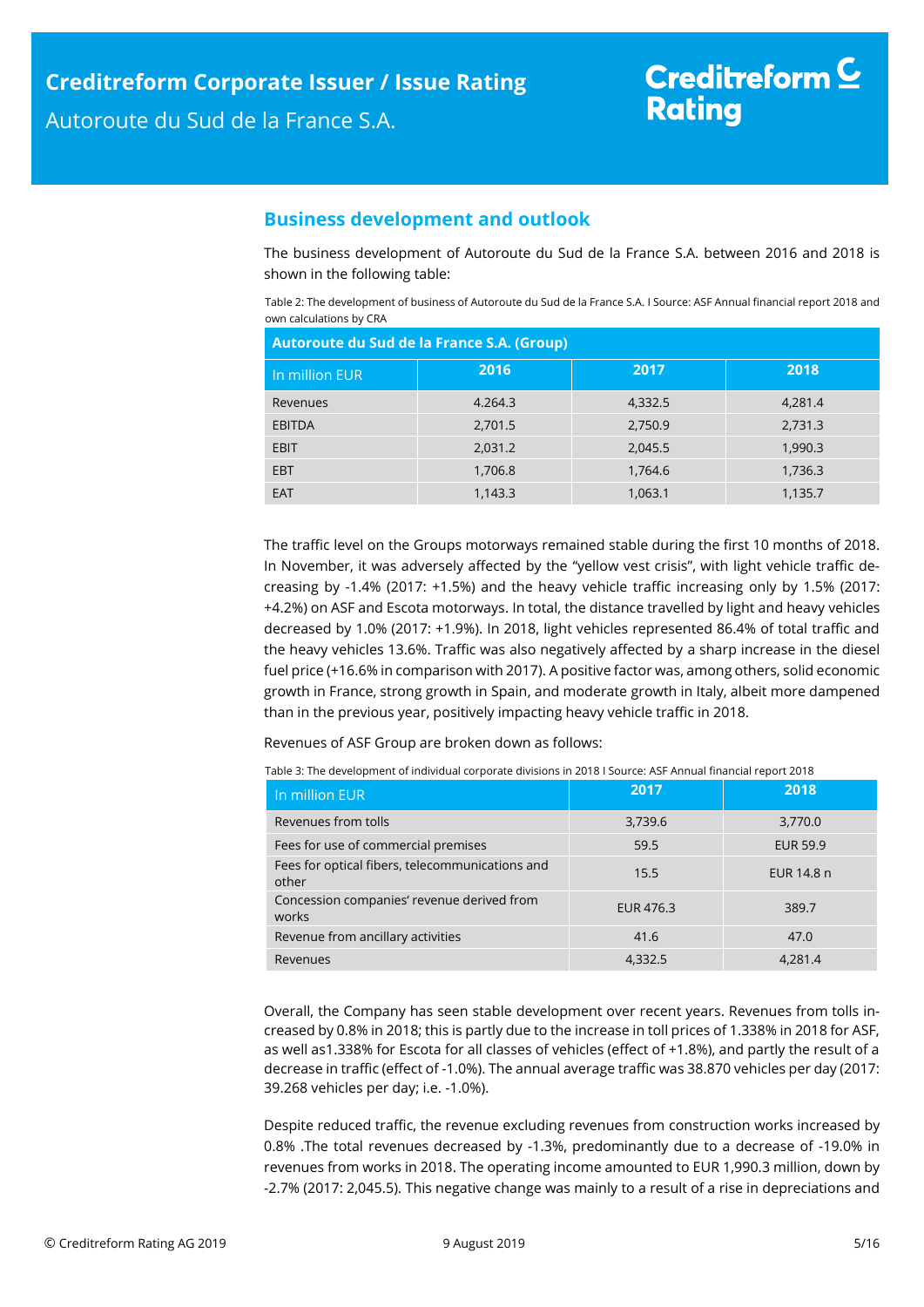amortization, external services, and net provision expenses. Depreciations and amortization expenses increased by EUR 35.6 million (5.0%), the result of external service by EUR 20.7 million (9.4%), and net provision expenses by EUR 10.7 million. Primarily due to the lower cost of net financial debt as well as lower income tax, the EAT increased by 6.8%, to EUR 1.134.1 million from EUR 1,061.5 million. The cost of financial debt dropped by -10.0%, a total of EUR 29.6 million due to refinancing measures with better terms. Income tax (EUR 600.6 million) declined - 14.4%, a total of EUR -100.9 million. Dividend payments to VINCI amounted to EUR 1,032.2 million in 2018 (2017: EUR 369.3 million).

Investments amounted to EUR 456.4 million in 2018 (2017: EUR 537.7.9 million), and the majority being made in motorways in service (92.0% of the investments) rather than in new sections. The main investments, which include road widening and upgrades, resulted from the motorway stimulus plan<sup>4</sup> implemented in the second half of 2015. In the second half of 2018, the motorway investment plan<sup>5</sup>, announced in 2016, was put into effect. This also includes other series of projects, and is co-financed by ASF Group and the respective local authorities.

The Group´s revenues derive from transparent and stable cash flows generated through stable solid business activities with a high systemic relevance*.* The traffic on ASF and Escota motorways generally develops in line with the domestic economy. We expect a solid GDP growth based on a robust domestic demand for France in 2019. This is already underpinned by the half-year report 2019 of the VINCI S.A. The business line Autoroutes VINCI, (which includes ASF, Escota, Cofiroute, Arcour and others) recorded a traffic growth of +3.4% (Q1 2018: +3.4%).

| Autoroute du Sud de la France S.A. H1 and H2 figures |         |         |  |  |  |
|------------------------------------------------------|---------|---------|--|--|--|
| In million EUR                                       | H1 2018 | H1 2019 |  |  |  |
| Sales                                                | 2,032.0 | 2,059.9 |  |  |  |
| EBIT                                                 | 1,008.5 | 1,043.7 |  |  |  |
| EAT                                                  | 571.4   | 631.6   |  |  |  |
| <b>EAT after transfer</b>                            | 570.5   | 630.7   |  |  |  |

Table 4: Figures of current financial year I Source: ASF Half year financial report 2019

According to its half-year report for 2019, ASF recorded an improvement in revenues and net income. The toll revenues increased to EUR 1,845.2 million in the first half of 2019 from 1,798.5 million in the first half of 2018. The increase of 2.6% resulted in higher toll prices. ASF prices increased by 1.896% for all classes of vehicles, and for Escota by 1.825%. Light vehicle traffic increased slightly by -0.3%, mainly due to the negative effects of the so called "yellow-vest" movement in January and February 2019, and to the L2 bypass on the Escota network. Heavy vehicle traffic increased by + 1.9%. The heavy vehicle traffic was also negatively affected, mainly by the protests and the L2 bypass on the Escota network; however, it was positively affected by growth in the annual manufacturing output by 1.3% due to a conducive economic situation in France and in Spain. In total, traffic remained stable in comparison with the previous half year, without any effect on revenue growth.

1

<sup>&</sup>lt;sup>4</sup> A more detailed description of the motorway stimulus plan is in chapter business risk.

<sup>&</sup>lt;sup>5</sup> Also a more detailed description of the motorway investment plan is in chapter business risk.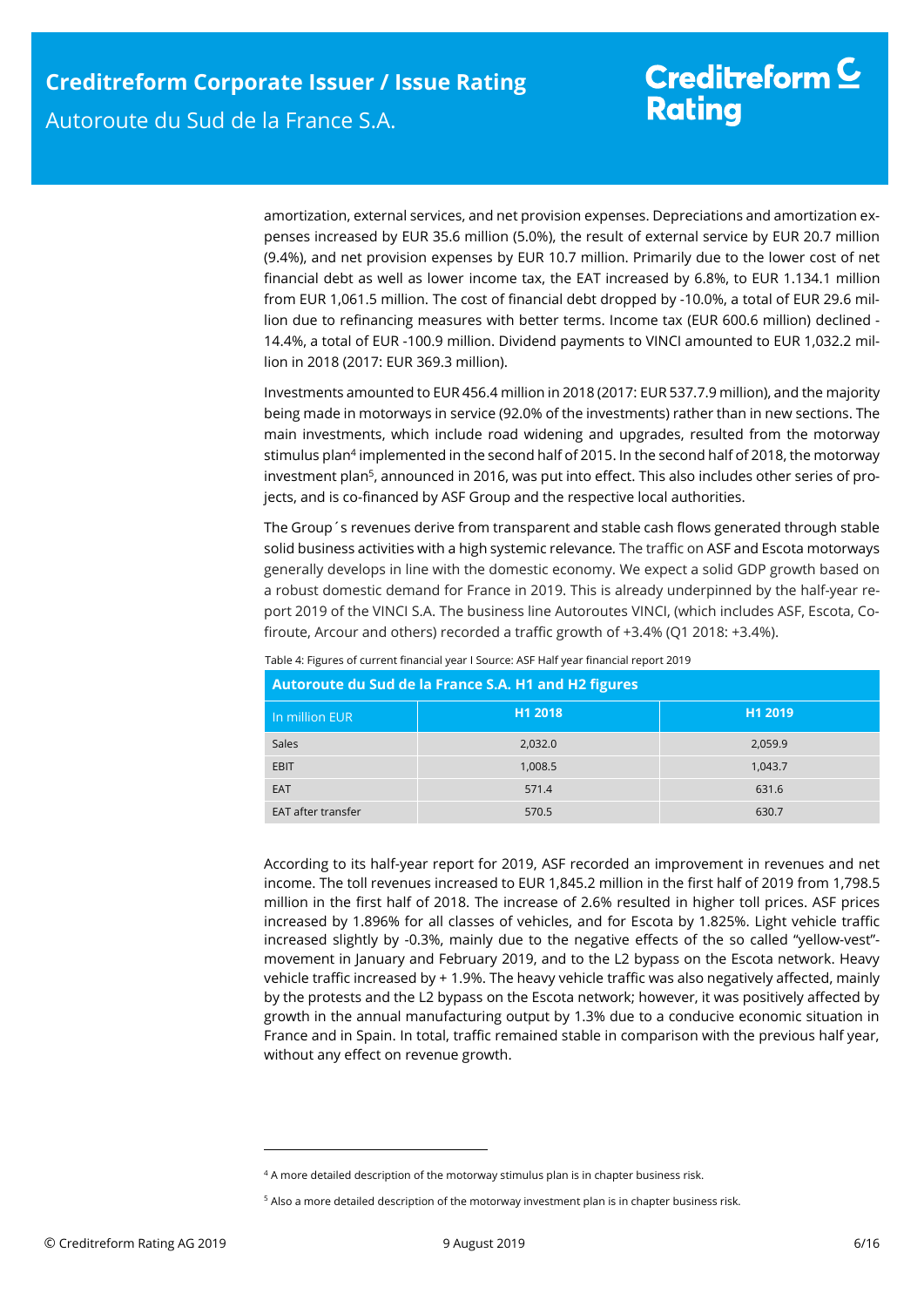The reported total revenue amounted to EUR 2,059.9 million in the first half of 2019 (first half of 2018: EUR 2,032.0 million), increasing by only 1.4% after a decline of -10.9% in concession companies' revenue derived from construction works. The reported net income attributable to owners of the parent company amounted to EUR 630.7 million (first half of 2018: EUR 570.5 million), a rise of 10.5%, chiefly as a result of lower financial cost. Also favorable is that the investments and the financial debt increased slightly.

Assuming a further stable economic and political framework, and considering the current situation of ASF S.A. and its strong market position, we expect the Company to be able to meet its committed investments and general financial obligations over the medium- to long-term. In addition, ASF S.A. benefits from easy access to the capital market. According to the Company, the bonds issued in 2019 were significantly oversubscribed. This, however, is somewhat offset by the currently low interest rates in Europe.

### <span id="page-6-0"></span>**Structural risk**

Within the framework of the concession's contract, the French State stipulates the missions of the concession holder (expected level and quality of the service, etc.). The concession-holder bears all risks linked to financing, building and operating the motorways, as well as those linked to traffic development. The contract foresees that the state, in accordance with the concessionholder, defines investment schedules and adjusts the tariff increases to finance investments. At the end of the concession contract, the motorway returns to the French State, which remains the owner of the motorway, unless the concession holder purchases the motorways based on their economic value before the end of the concession contract.

Roughly 75% of the French motorway sector in France is exploited under a concession regime. The French motorway concession sector is dominated by seven concession holders, organized into three corporate groups: VINCI (ASF, Cofiroute and Escota), Eiffarie (APRR and AREA) and the Spanish based ABERTIS (SANEF and SAPN).Overall, the French motorway sector comprises 19 companies. The ASF Group is the most important concessionaire in France with the largest network by 3.208 km.

ASF Group was acquired by VINCI in 2006 and has since been part of VINCI Autoroutes. VINCI Autoroutes comprises ASF Group, Cofiroute, Arcour and Arcos, which together manage 4,443 km of motorways in France. ASF Group follows the governance guidelines of the VINCI Group. Thus, we see a close link to the parent company.

ASF Group consists of ASF and Escota. ASF operates 2,737 km of toll motorways in France with a concession that will last until April 2036. Escota operates 471 km of toll motorways in France under a concession contract with the French State that will last until February 2032. In our opinion, the risk of an early termination of the concession contract by the French State is low in the short and medium-term. Although the maturity of the concessions is still relatively long, the currently longest bond expires in 2031. The coming years will show to what extent the expiry of the concessions will determine the maturity of the coming financing elements.

ASF Group operates under the intangible asset model (rather than the financial assets model or the bifurcated model). The right to receive toll payments is recognized on ASF Group's balance sheet under "Concession intangible assets", net of any investment subsidies received, which is amortized over the term of the concession's contract.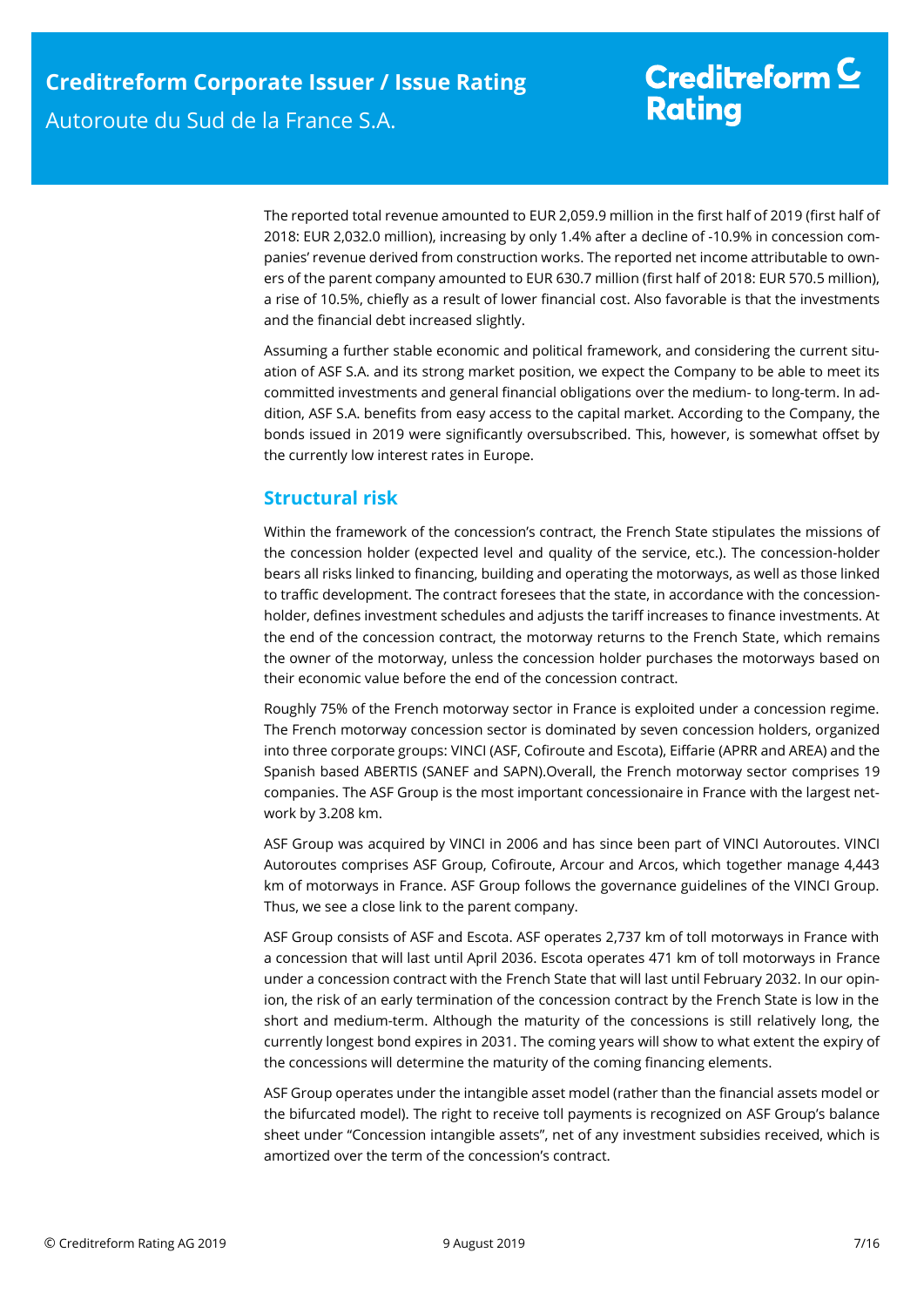The activities of ASF Group are regulated by ARAFER (*Autorités de régulation des activités ferroviaires et routières*) in the following areas: toll rate regulation, control of public works contracts, and control of motorway service stations maintenance contracts<sup>6</sup>.

ASF and Escota's contractual investment obligations under the concessions' master contracts mainly consist of capital spending commitments undertaken as part of the multi-year master plan and the motorway stimulus plan.

This motorway stimulus plan was initiated in 2012 to stimulate investments in the French motorways. This plan was approved on April 9, 2015 between the State and the motorway concession companies and was implemented in the second half of 2015. The concession-holders APRR, AREA, ASF, Cofiroute, Escota, SANEF and SAPN have committed to invest EUR 3.27 billion in work on their networks. The ASF Group committed to investing EUR 1.4 billion. In return for these new investments, the concession period was extended by 2 years and 4 months (ASF) and 4 years and 2 months (Escota). VINCI Autoroutes committed to investing nearly 2 billion, of which more than half had been allocated at the end of 2018.

Furthermore, a motorway investment plan, decided by the French Government in concertation with local authorities, is included in the new master contracts between the State and the concession companies since January 26, 2017. This plan aims to improve both access to heavily populated towns and the connection between the motorway and outlying regions. In the second half of 2018, a final version of the motorway investment plan was approved and came into effect. This plan covers a series of projects, totaling EUR 385 million, co-financed by VINCI Autoroutes and the respective local authorities.

We see no core risk associated with either the structural or the organizational framework of the Company. The further committed investments could weigh lightly on the financials of the Company, but we expect the Group to benefit from this in the medium-term in terms of operating performance and service quality for its clients. We regard the structural risk for the Group as moderate to low.

### <span id="page-7-0"></span>**Business risk**

 $\overline{a}$ 

Overall, the business depends on macroeconomic evolution. Higher GDP, more production and trade signifies not only higher truck traffic but also private traffic on the motorways. In particular, the dynamics of the exchanges with Spain and Italy also influence ASF Group's performance. Heavy vehicle traffic benefitted in particular from the strong economic growth in Spain. In recent years, and especially in 2018, it has become clear that the Group is subject to external factors over which the Company has no control; social disturbances can affect the Company through demonstrations and vandalism on its networks, as experienced in 2018. The traffic level rose only in the first 10 months of the year, having reversed due to the effects of the yellow vest crisis at the end of the year.

General climatic conditions have also an impact on the motorway traffic, mainly on light vehicle traffic (tourism). ASF Group is also affected by the seasonal nature of its business: traffic volumes are higher in the second half-year thanks to the summer period. Fuel prices also affect the motorway operations business. In 2018, the price of diesel fuel rose sharply.

<sup>6</sup> http://www.arafer.fr/les-autoroutes/la-regulation-du-secteur-autoroutier-concede/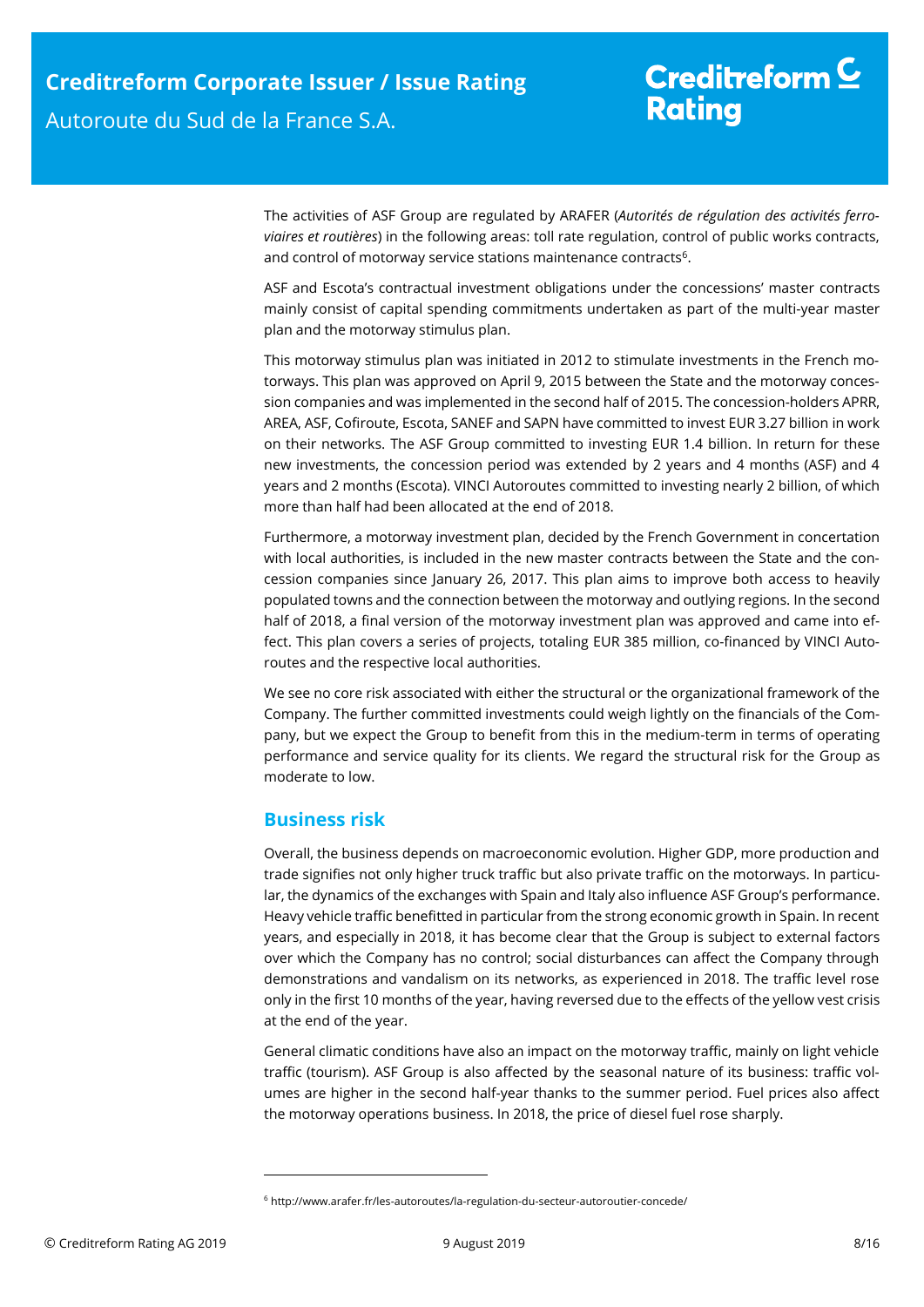On the one hand, the exclusivity regarding the management of the licensed motorways has a positive effect on the assessment of business risk. On the other hand, this also entails increased risks should business disruptions occur on these routes. In addition, the Company's focus on France is considered a cluster risk.

The business model of ASF Group is designed to be profitable and sustainable. The business has high fixed costs and depends on traffic that is mainly contingent on macroeconomic conditions, user's acceptance of tolls and prices, as well as fuel prices. As the toll fares are regulated, the Group has only little financial leeway. Therefore, modernization of the infrastructure should contribute to positive business development.

### <span id="page-8-0"></span>**Financial risks**

For analytical purposes, CRA adjusted the original values in the financial statements in the context of its financial ratio analysis. The following descriptions and indicators are based primarily on those adjustments.

Adjusted equity increased by EUR 110 million to stand at EUR 1,120.1 million as of December 31, 2018, mainly due to positive net income in 2018. The equity ratio is nevertheless still very low at 8.48%, a factor that limits the rating. The positive development of the equity was offset by high dividend payments to the parent company VINCI; these amounted to 1,032.5 million in 2018, which also reflects increased dependence on the parent company and the close connection between the respective corporate ratings of VINCI and ASF.

The medium- and long-term financial liabilities mainly consist of bonds amounting to EUR 8,613.0 million as well as EIB loans amounting to EUR 612.1 million. Since the end of the year, ASF Group has an unused revolving credit facility from VINCI amounting to EUR 2.5 billion, with a maturity date November 2023.

Caisse Nationale des Autoroutes (CNA) loans and the syndicated credit facility granted to the Company are subject to financial covenants. The EIB loans are subject to a rating clause. In the event of a downgrade, ASF Group is obligated to provide information to the lender to assess the situation. After consultation, the EIB may require a provision of guarantees or collateral in its favor, in the event that ASF does not comply, EIB can then require an early redemption. ASF Group complied with all financial covenants as of December 31, 2018. The Group repaid the CNA loan on March 2018. At December 31, 2018, the analytical medium- and long-term financial debt of the Group amounted 9,495.1 (2017: 9,512.3).

The provisions for the obligation to maintain the condition of concession assets amounted to EUR 451.0 million (2017: EUR 409.9 million) and the commitments made under concession contracts amounted to 1,244.7 (2017: 1,381.3) in 2018.

Taking into account the cash and cash equivalent elements as well as the derivative financial instruments, the Group's reported net financial debt as of December 31, 2018 amounted to EUR 9,930.8 (2017: 10,363.7). The cost of net financial debt fell 10.0% in 2018 in comparison with 2017, mainly due to refinancing measures.

On January 22, 2018, ASF Group issued EUR 1 billion with a maturity date of January 2030 at a coupon rate of 1.375% under its EMTN program. On June 27, 2018, the Company issued a bond of EUR 700 million with a 10-yeas maturity, also at a coupon rate of 1.375%. Both bonds were oversubscribed approx. twice, underscoring the ability to provide sufficient financial resources, but easily offset by the current interest rate environment in general.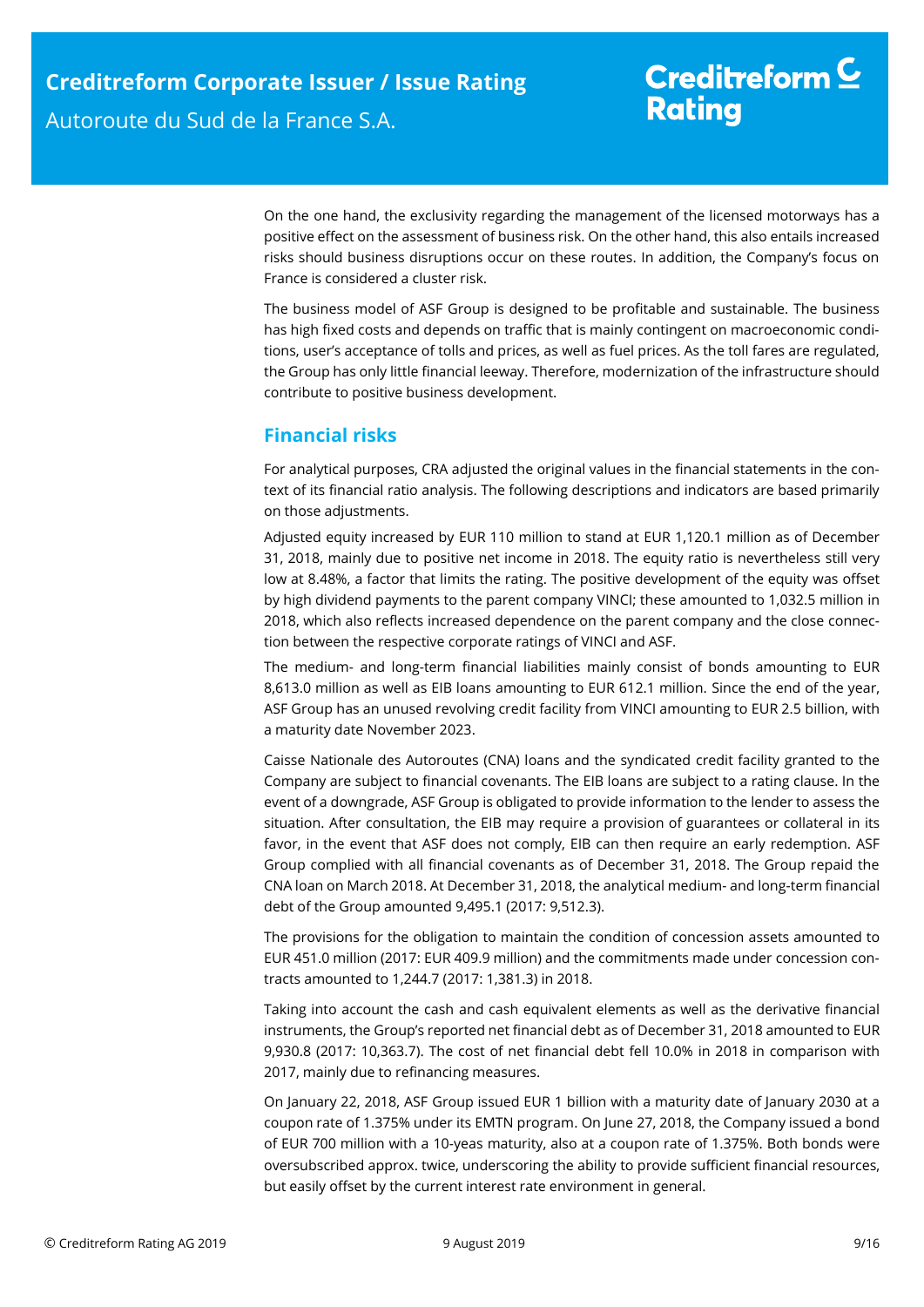There is no guarantee from the State for any debt taken by ASF Group. The motorway investment plan will be co-financed by the respective regional authorities and by ASF and Escota through additional annual toll increases of between 0.161% and 0.258% in 2019, 2020 and 2021. Due to progress made on construction, the capital spending commitments could be reduced by EUR 136.6 million.

Overall, we see no significant short or medium-term financial risks for ASF Group that could endanger the Company's sustainability. The Group disposes of solid funding sources and generates sound operating cash flows. The investments of the motorway stimulus plan and motorway investment plan will be financed by bond issues in the market, bank loans, or by drawing on available credit facilities. Based on the committed investment amounts including the additional investment of the final version of the motorway investment plan, which are on a stable level in comparison with the previous year, we do not expect the leverage of the companies to increase significantly. Any considerable increase of net debt could have a negative impact on the rating*.*

### <span id="page-9-0"></span>**Issue rating**

### **Issue rating details**

The rating objects of this issue rating are exclusively the long-term senior unsecured issues, denominated in euro, issued by Autoroute du Sud de la France S.A., which are included in the list of ECB-eligible marketable assets. The ECB list of eligible marketable assets can be found on the website of the ECB.

The notes have been issued within the framework of the Euro Medium Term Note (EMTN) program, of which the latest base prospectus dates from 29 June 2018. This EMTN program amounts to EUR 12 billion. The notes under the EMTN programare senior unsecured, and rank at least pari passu among themselves and with all other present and future unsecured obligations of the issuer. Additionally, the notes benefit from a negative pledge provision, a change of control clause and a cross default mechanism.

### **Corporate issue rating result**

We have provided the debt securities issued by Autoroute du Sud de la France S.A. with a rating of A- / stable. The rating is based on the corporate rating of Autoroute du Sud de la France S.A. Other types of debt instruments or issues denominated in other currencies of the issuer have not been rated by CRA. For a list of all currently valid ratings and additional information, please consult the website of Creditreform Rating AG.

#### **Overview**

Table 5: Overview of Creditreform Rating AG Ratings I Source: CRA

| <b>Rating objects</b> |                                                          | <b>Details</b> |             |  |
|-----------------------|----------------------------------------------------------|----------------|-------------|--|
|                       |                                                          | Date           | Rating      |  |
|                       | Autoroute du Sud de la France S.A. (Issuer)              | 9 August 2019  | A- / stable |  |
|                       | Long-term Local Currency (LT LC) Senior Unsecured Issues | 9 August 2019  | A- / stable |  |
|                       | Other                                                    | $- -$          | n.r.        |  |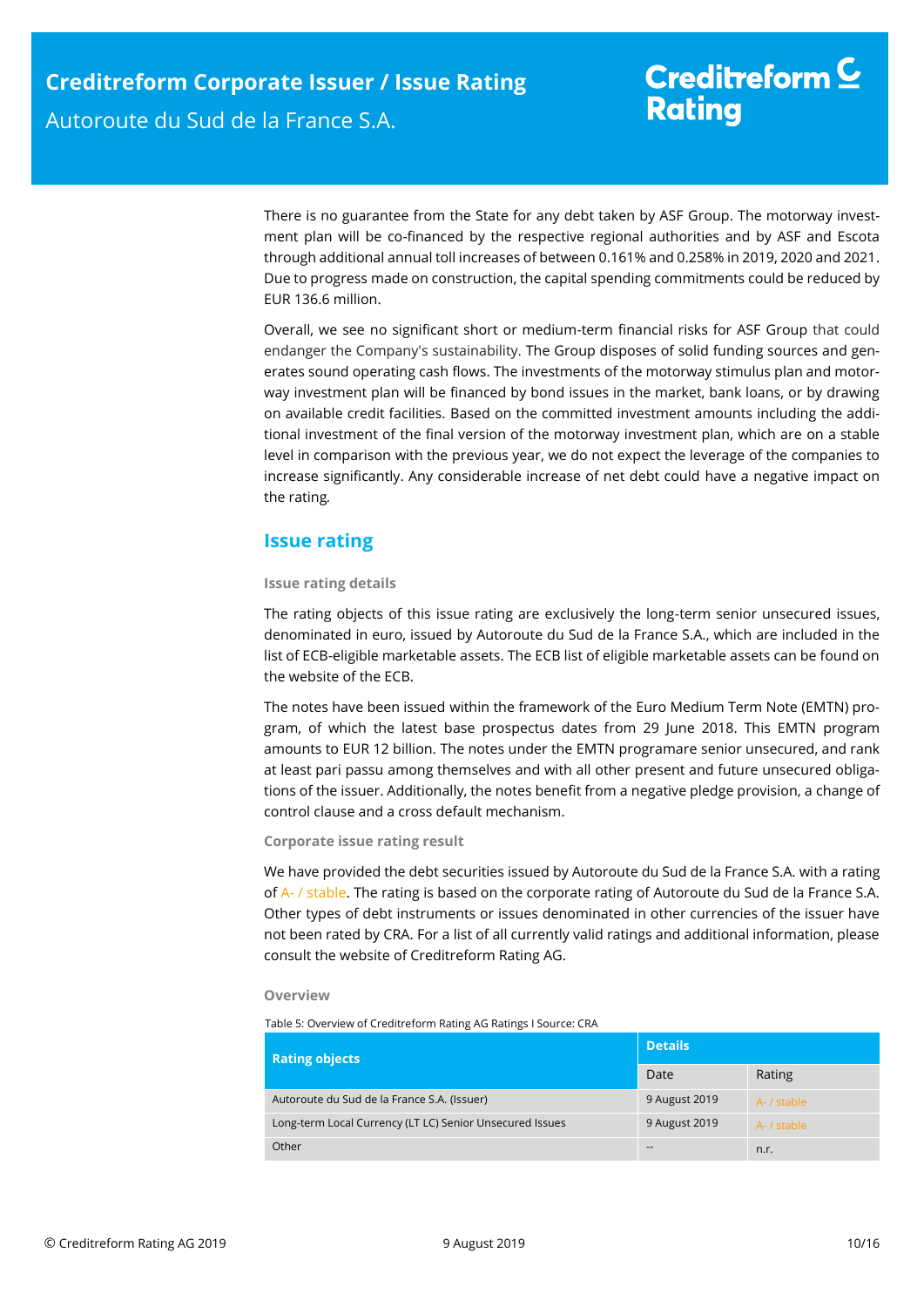Table 6: Overview of 2018 Euro Medium Note Program I Source: ASF Base Prospectus dated 29 June 2018 **Overview 2018 EMTN Programme**

| <b>OVERVIEW ZUTO ENTIN FIVEL ANIMATION</b> |                                       |             |                                     |  |
|--------------------------------------------|---------------------------------------|-------------|-------------------------------------|--|
| Volume                                     | EUR 12,000,000,000                    | Maturity    | Depending on<br>the respective bond |  |
| <b>Issuer</b>                              | Autoroute du Sud de la France<br>S.A. | Coupon      | Depending on<br>the respective bond |  |
| Arranger                                   | <b>Natixis</b>                        | Currency    | Depending on<br>the respective bond |  |
| Credit enhancement                         | none                                  | <b>ISIN</b> | Depending on<br>the respective bond |  |

All future LT LC senior unsecured Notes that will be issued by Autoroute du Sud de la France S.A. and that have similar conditions to the current EMTN program, denominated in Euro and included in the list of ECB-eligible marketable assets will, until further notice, receive the same ratings as the current LT LC senior unsecured Notes issued under the EMTN program. For a list of all currently valid ratings and additional information, please consult the website of Creditreform Rating AG. Notes issued under the program in any currency other than euro, or other types of debt instruments, have not yet been rated by Creditreform Rating AG. For the time being, other emission classes or programs (such as the Commercial Paper Program) and issues that do not denominate in euro will not be assessed.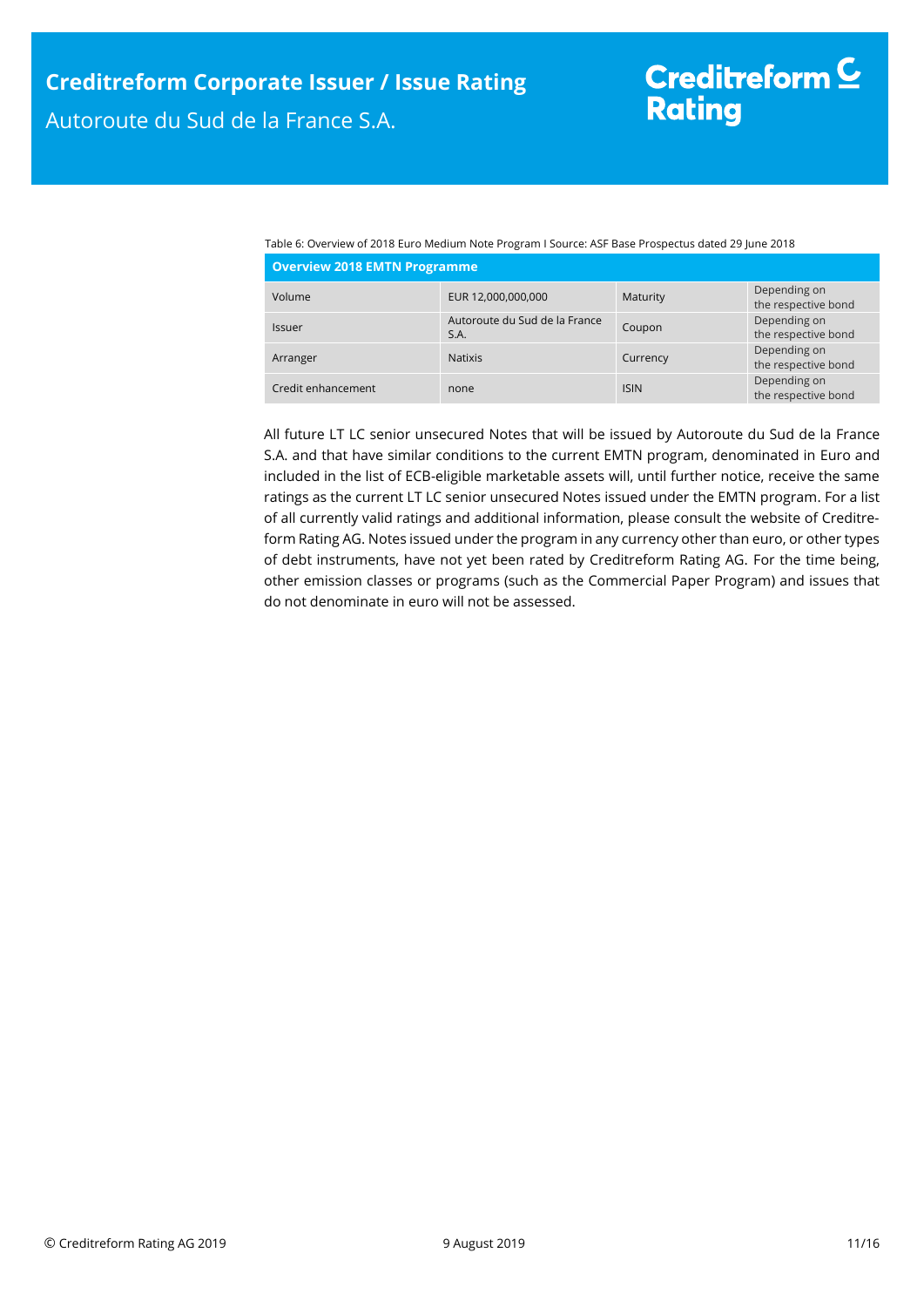# Creditreform C<br>Rating

### <span id="page-11-0"></span>**Financial ratio analysis**

Table 7: Financial key ratios I Source: Autoroute du Sud de la France S.A. ASF Annual financial report 2018, structured by CRA

| <b>Asset structure</b>                       | 2015   | 2016   | 2017   | 2018   |
|----------------------------------------------|--------|--------|--------|--------|
| Fixed asset intensity (%)                    | 94.43  | 89.32  | 90.51  | 89.06  |
| Asset turnover                               | 0.31   | 0.31   | 0.32   | 0.32   |
| Asset coverage ratio (%)                     | 36.95  | 45.24  | 47.38  | 59.84  |
| Liquid funds to total assets (%)             | 0.31   | 0.72   | 0.45   | 2.68   |
| <b>Capital structure</b>                     |        |        |        |        |
| Equity ratio (%)                             | 1.32   | 2.32   | 7.59   | 8.48   |
| Short-term-debt ratio (%)                    | 16.81  | 16.06  | 20.97  | 19.61  |
| Long-term-debt ratio (%)                     | 33.57  | 38.09  | 35.30  | 44.80  |
| Capital lock-up period (in days)             | 9.33   | 6.92   | 9.60   | 9.15   |
| Trade-accounts-payable ratio (%)             | 0.79   | 0.59   | 0.86   | 0.81   |
| Short-term capital lock-up (%)               | 39.02  | 40.23  | 52.35  | 47.43  |
| Gearing                                      | 74.42  | 41.71  | 12.12  | 10.47  |
| Leverage                                     | 25.49  | 54.84  | 20.32  | 12.45  |
| <b>FinancialsStability</b>                   |        |        |        |        |
| Cash flow margin (%)                         | 37.82  | 44.87  | 40.81  | 43.96  |
| Cash flow ROI (%)                            | 11.71  | 14.01  | 13.28  | 14.25  |
| Total debt / EBITDA adj.                     | 5.29   | 4.94   | 4.47   | 4.42   |
| Net total debt / EBITDA adj.                 | 5.27   | 4.90   | 4.45   | 4.29   |
| <b>ROCE (%)</b>                              | 15.26  | 16.89  | 17.34  | 17.35  |
| Total debt repayment period                  | 7.94   | 11.47  | 6.68   | 6.28   |
| <b>Profitability</b>                         |        |        |        |        |
| Gross profit margin (%)                      | 100.00 | 100.00 | 99.42  | 99.48  |
| EBIT interest coverage                       | 4.69   | 6.07   | 6.92   | 7.48   |
| EBITDA interest coverage                     | 6.47   | 8.08   | 9.30   | 10.26  |
| Ratio of personnel costs to total costs (%)  | 7.39   | 7.19   | 7.01   | 7.11   |
| Ratio of material costs to total costs (%)   | 0.00   | 0.00   | 0.58   | 0.52   |
| Cost income ratio (%)                        | 56.38  | 52.73  | 52.79  | 53.51  |
| Ratio of interest expenses to total debt (%) | 2.92   | 2.51   | 2.40   | 2.20   |
| Return on investment (%)                     | 9.33   | 10.72  | 10.12  | 10.53  |
| Return on equity (%)                         | 167.02 | 459.43 | 160.15 | 106.63 |
| Net profit margin (%)                        | 21.21  | 26.81  | 24.54  | 26.53  |
| Operating margin (%)                         | 43.62  | 47.63  | 47.21  | 46.49  |
| <b>Liquidity</b>                             |        |        |        |        |
| Cash ratio (%)                               | 1.67   | 4.47   | 2.16   | 13.69  |
| Quick ratio (%)                              | 32.75  | 39.98  | 27.81  | 40.07  |
| Current ratio (%)                            | 33.12  | 66.48  | 45.27  | 55.82  |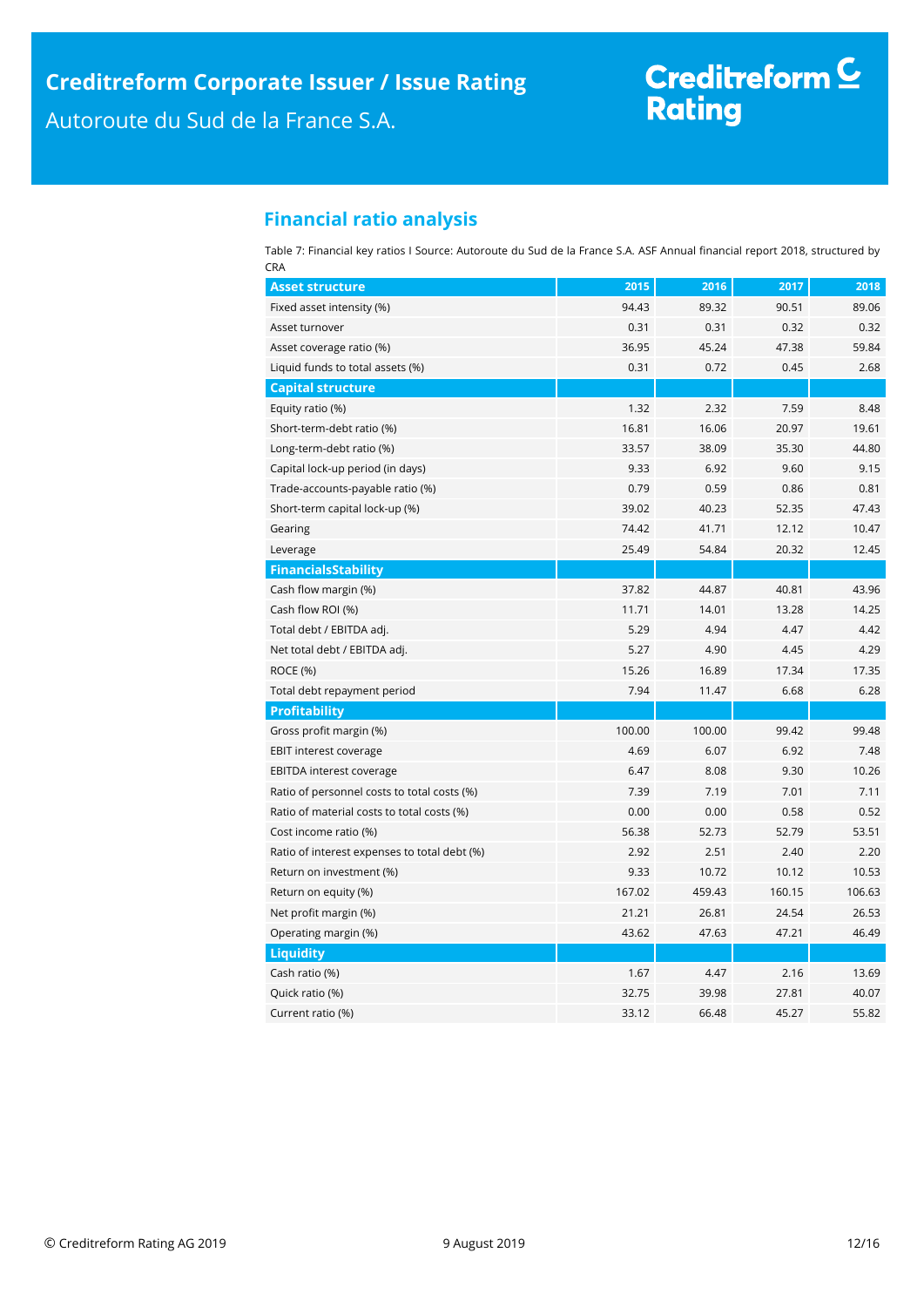# Creditreform  $\subseteq$ **Rating**

### <span id="page-12-0"></span>**Appendix**

**Rating history**

The rating history is available under:

<https://www.creditreform-rating.de/de/ratings/published-ratings/>

#### Table 8: Corporate issuer Rating of Autoroute du Sud de la France S.A.

| / Event /      | <b>Rating date</b> | <b>Publication date</b>    | <b>Monitoring period</b> | <b>Result</b> |
|----------------|--------------------|----------------------------|--------------------------|---------------|
| Update         | 09.08.2019         | www.creditreform-rating.de | Withdrawal of the rating | A- / stable   |
| Initial rating | 12.04.2017         | www.creditreform-rating.de | Withdrawal of the rating | A- / stable   |

Table 9: LT LC Senior Unsecured issues issued by Autoroute du Sud de la France S.A.

| Event          | <b>Rating date</b> | $\mid$ Publication date    | <b>Monitoring period</b> | <b>Result</b> |
|----------------|--------------------|----------------------------|--------------------------|---------------|
| Update         | 09.08.2019         | www.creditreform-rating.de | Withdrawal of the rating | A- / stable   |
| Initial rating | 05.10.2018         | www.creditreform-rating.de | Withdrawal of the rating | A- / stable   |

#### **Regulatory requirements**

The present rating<sup>7</sup> is an unsolicited rating. Creditreform Rating AG was not commissioned by the Issuer with the preparation of the rating. The present analysis was prepared on a voluntary basis.

The rating is based on the analysis of published information and on internal evaluation factors. The rating was conducted based on Creditreform Rating AG's "Corporate Ratings" methodology, and the "Non-Financial Corporate Issue Rating" methodology, as well as on the "Rating Criteria and Definitions".

The documents submitted and information gathered were sufficient to meet the requirements of Creditreform Rating AG's rating methodologies. A complete description of Creditreform Rating AG's rating methodologies and Creditreform Rating AG's basic document "Rating Criteria and Definitions" is published on the following internet page:

[www.creditreform-rating.de/](http://www.creditreform-rating.de/)en/regulatory-requirements/

This rating was carried out by analysts Christina Sauerwein (c.sauerwein@creditreform-rating.de) and Christian Konieczny (c.konieczny@creditreform-rating.de), both located in Neuss, Germany. A management meeting did not take place.

On 9 August 2019, the analysts presented the rating to the rating committee and the rating was determined. The rating result was communicated to the Company on 15 August 2019. There has not been a subsequent change to the rating.

The rating will be monitored until Creditreform Rating AG withdraws the rating. The rating can be adjusted as part of the monitoring, if crucial assessment parameters change.

1

<sup>&</sup>lt;sup>7</sup> In these regulatory requirements the term "rating" is used in relation to all ratings issued by Creditreform Rating AG in connection to this report. This may concern several companies and their various issues.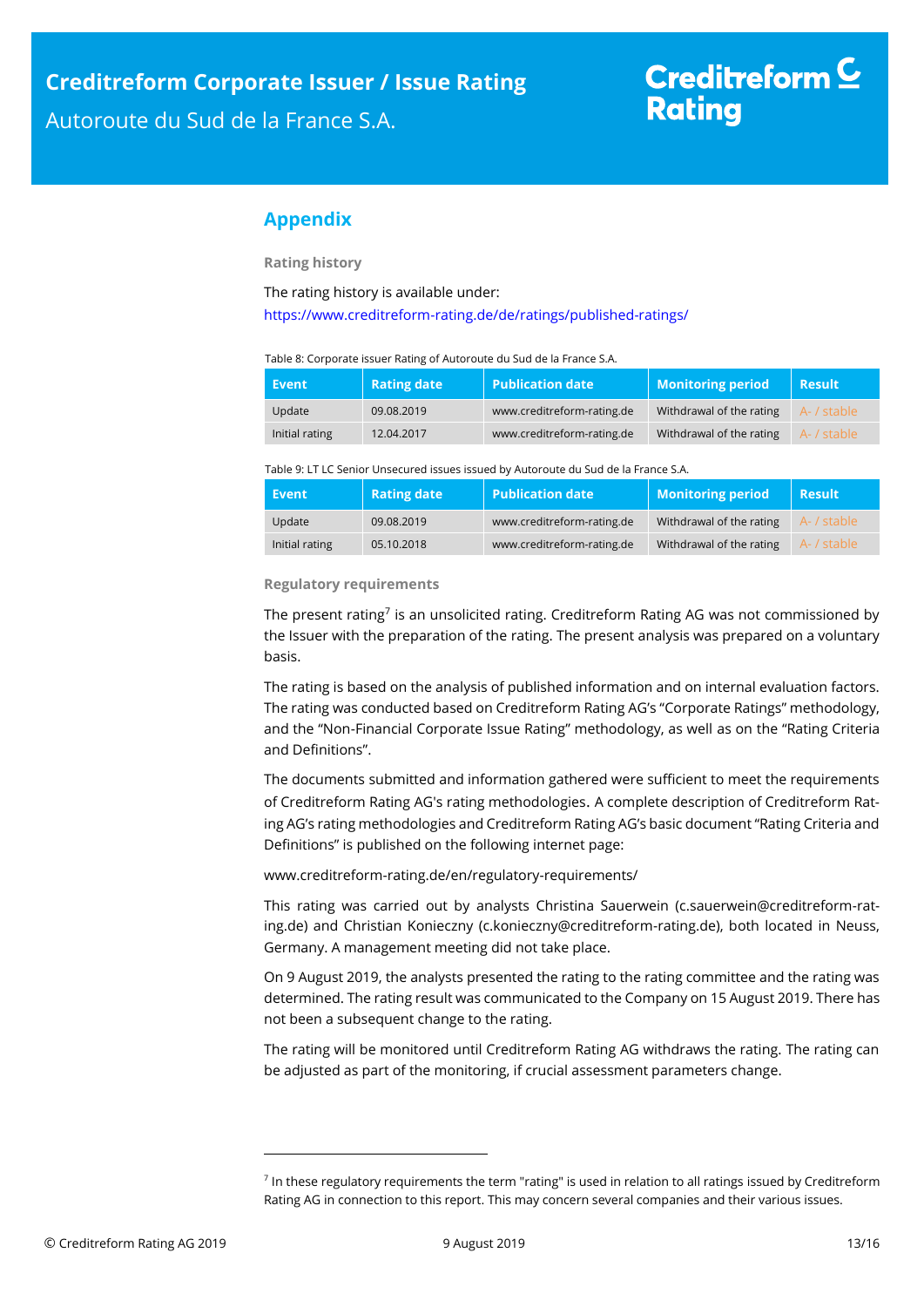# Creditreform  $\underline{\mathsf{C}}$ **Rating**

In 2011, Creditreform Rating AG was registered within the European Union according to EU Regulation 1060/2009 (CRA-Regulation). Based on this registration, Creditreform Rating AG is allowed to issue credit ratings within the EU and is bound to comply with the provisions of the CRA-Regulation.

#### Please note:

This report exists in an English version only.

#### **Conflict of interests**

No conflicts of interest were identified during the rating process that might influence the analyses and judgements of the rating analysts involved or any other natural person whose services are placed at the disposal or under the control of Creditreform Rating AG and who are directly involved in credit rating activities or in approving credit ratings and rating outlooks.

In the event of providing ancillary services to the rated entity, Creditreform Rating AG will disclose all ancillary services in the credit rating report.

#### **Rules on the presentation of credit ratings and rating outlooks**

The approval of credit ratings and rating outlooks follows our internal policies and procedures. In line with our "Rating Committee Policy", all credit ratings and rating outlooks are approved by a rating committee based on the principle of unanimity.

To prepare this credit rating, Creditreform Rating AG has used following substantially material sources:

#### Corporate issuer rating:

- 1. Annual report
- 2. Website
- 3. Internet research

#### Corporate issue rating:

1. Corporate issuer rating incl. information used for the corporate issuer rating

2. Documents on issues / instruments

There are no other attributes and limitations of the credit rating or rating outlook other than those displayed on the Creditreform Rating AG website. Furthermore, Creditreform Rating AG considers as satisfactory the quality and extent of information available on the rated entity. With respect to the rated entity, Creditreform Rating AG regarded available historical data as sufficient.

Between the time of disclosure of the credit rating to the rated entity and the public disclosure, no amendments were made to the credit rating.

The Basic Data Information Card indicates the principal methodology or version of methodology that was used in determining the rating, with a reference to its comprehensive description.

In cases where the credit rating is based on more than one methodology or where reference only to the principal methodology might cause investors to overlook other important aspects of the credit rating, including any significant adjustments and deviations, Creditreform Rating AG explains this fact in the credit rating report and indicates how the different methodologies or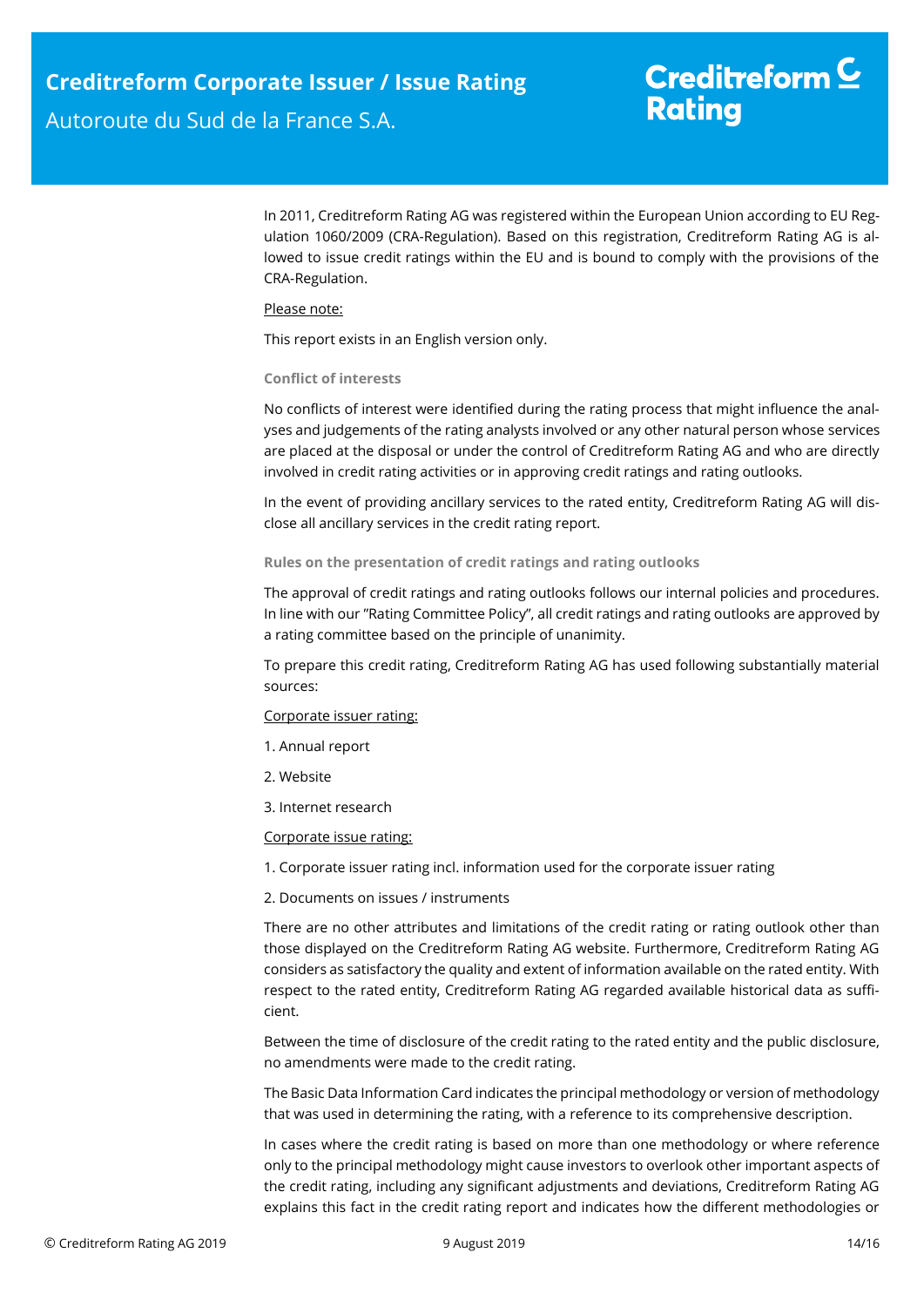# Creditreform  $\underline{\mathsf{C}}$ **Rating**

other aspects are taken into account in the credit rating. This information is integrated in the credit rating report.

The meaning of each rating category, the definition of default or recovery and any appropriate risk warning, including a sensitivity analysis of the relevant key rating assumptions such as mathematical or correlation assumptions, accompanied by worst-case scenario credit ratings and best-case scenario credit ratings are explained.

The date at which the credit rating was initially released for distribution and the date when it was last updated, including any rating outlooks, is indicated clearly and prominently in the Basic Data Information Card as a "rating action"; initial release is indicated as "initial rating", other updates are indicated as an "update", "upgrade" or "downgrade", "not rated", "confirmed", "selective default" or "default".

In the case of a rating outlook, the time horizon is provided during which a change in the credit rating is expected. This information is available within the Basic Data Information Card.

In accordance with Article 11 (2) EU-Regulation (EC) No 1060/2009, a registered or certified credit rating agency shall make available, in a central repository established by ESMA, information on its historical performance data including the rating transition frequency and information about credit ratings issued in the past and on their changes. Requested data are available at the ESMA website: https://cerep.esma.europa.eu/cerep-web/statistics/defaults.xhtml.

An explanatory statement of the meaning of Creditreform Rating AG's default rates are available in the credit rating methodologies disclosed on the website.